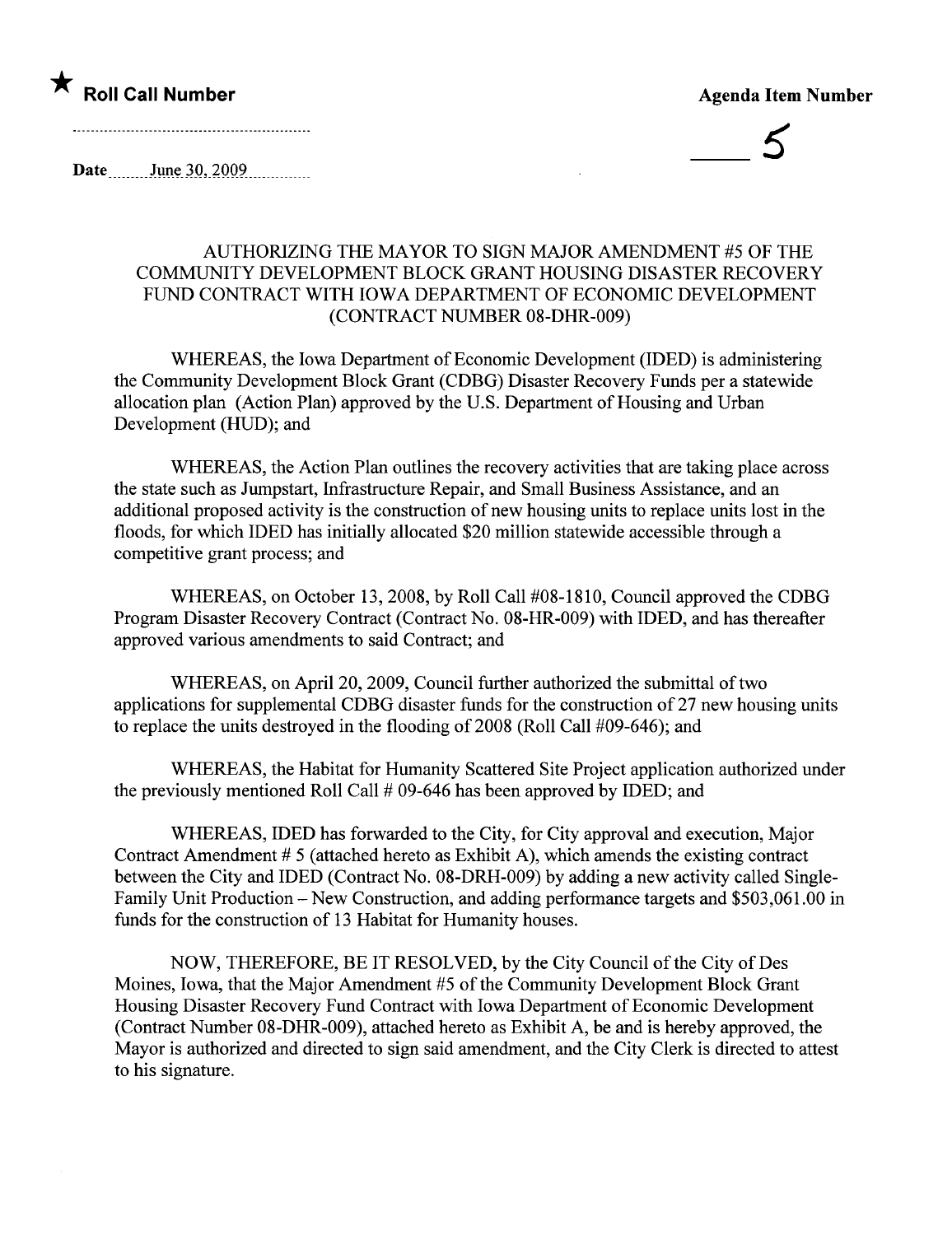# ★<br>Roll Call Number Agenda Item Number

 $\sum_{\text{Date}}$   $\sum_{\text{June } 30, 2009}$   $\sum_{\text{True } 30, 2009}$ 



(Council Communication No. <u>)</u>

APPROVED AS TO FORM: Moved by to approve.

Menna K. Frank

Assistant City Attorney

| <b>COUNCIL ACTION</b> | <b>YEAS</b> | <b>NAYS</b> | <b>PASS</b> | <b>ABSENT</b>   | <b>CERTIFICATE</b>                                                                                                                                                                                                                                                        |  |  |  |  |
|-----------------------|-------------|-------------|-------------|-----------------|---------------------------------------------------------------------------------------------------------------------------------------------------------------------------------------------------------------------------------------------------------------------------|--|--|--|--|
| <b>COWNIE</b>         |             |             |             |                 |                                                                                                                                                                                                                                                                           |  |  |  |  |
| <b>COLEMAN</b>        |             |             |             |                 | I, DIANE RAUH, City Clerk of said City hereby                                                                                                                                                                                                                             |  |  |  |  |
| <b>HENSLEY</b>        |             |             |             |                 | certify that at a meeting of the City Council of<br>said City of Des Moines, held on the above date,<br>among other proceedings the above was adopted.<br>IN WITNESS WHEREOF, I have hereunto set my<br>hand and affixed my seal the day and year first<br>above written. |  |  |  |  |
| <b>KIERNAN</b>        |             |             |             |                 |                                                                                                                                                                                                                                                                           |  |  |  |  |
| <b>MAHAFFEY</b>       |             |             |             |                 |                                                                                                                                                                                                                                                                           |  |  |  |  |
| <b>MEYER</b>          |             |             |             |                 |                                                                                                                                                                                                                                                                           |  |  |  |  |
| <b>VLASSIS</b>        |             |             |             |                 |                                                                                                                                                                                                                                                                           |  |  |  |  |
| <b>TOTAL</b>          |             |             |             |                 |                                                                                                                                                                                                                                                                           |  |  |  |  |
| <b>MOTION CARRIED</b> |             |             |             | <b>APPROVED</b> |                                                                                                                                                                                                                                                                           |  |  |  |  |
|                       |             |             |             |                 |                                                                                                                                                                                                                                                                           |  |  |  |  |
|                       |             |             |             |                 |                                                                                                                                                                                                                                                                           |  |  |  |  |
| Mayor                 |             |             |             |                 | <b>City Clerk</b>                                                                                                                                                                                                                                                         |  |  |  |  |
|                       |             |             |             |                 |                                                                                                                                                                                                                                                                           |  |  |  |  |
|                       |             |             |             |                 |                                                                                                                                                                                                                                                                           |  |  |  |  |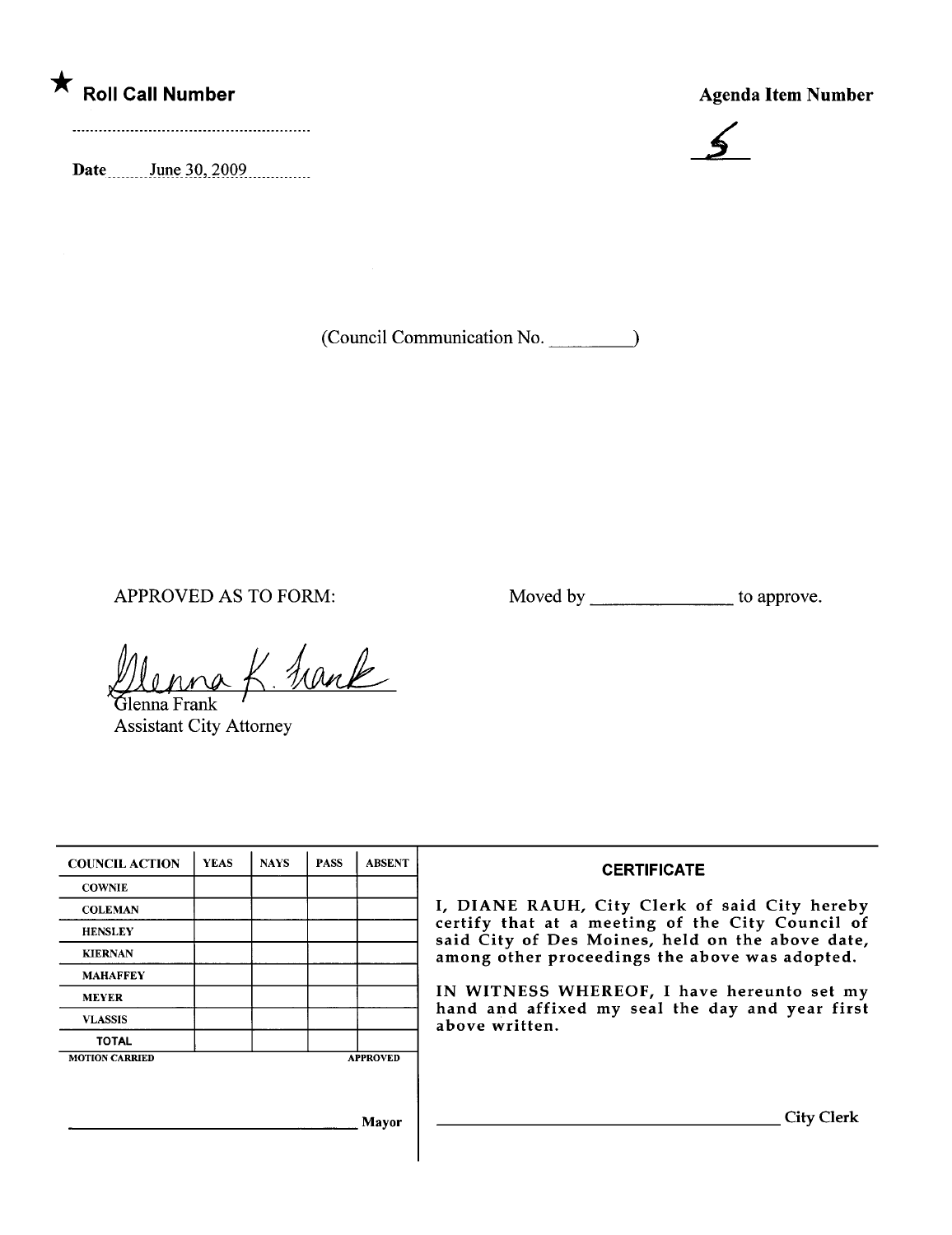#### Iowa Department of Economic Development Community Development Block Grant (CDBG) Program Disaster Recovery Contract Amendment

Recipient: Contract Number: Contract Amendment Number: Amendment Effective Date:

-, '

City of City of Des Moines 08-DRH-009 5 June 1,2009

The Iowa Department of Economic Development (IDED) hereby amends the above referenced Community Development Block Grant (CDBG) Program contract by increasing the contract amount by \$503,061, adding a new activity called Single-Family Unit Production - New Construction and adding performance targets showing new construction of 13 houses.

The contract by and between the Iowa Department of Economic Development ("Department or lDED") and City of Des Moines ("Recipient") is amended as of the date shown above as follows:

AMEND each Article in the Contract that refers to "Attachment A, Program Description and Budget" to "Attachment A, Program Description and Budget, as amended."

AMEND AWARD AMOUNT from \$1,177,013 to \$1,680,074.

AMEND Article 3.2 MAXIMUM PAYMENTS by revising the maximum payment amount from \$1,177,013 to \$1,680,074.

Except as otherwise revised above, the terms, provisions, and conditions of the Contract remain unchanged and are in full force and effect.

RECIPIENT: City of City of Des Moines

BY:

Mayor, City of City of Des Moines

**IOWA DEPARTMENT OF ECONOMIC DEVELOPMENT** 

BY:

Timothy R. Waddell, Division Administrator

Approved as to Form Approved as to Form<br>4 *Henna K. Hank* 

 $Date$   $U - 26 - 09$ 

CDBG Major Amendment Format Approved 1/2/02